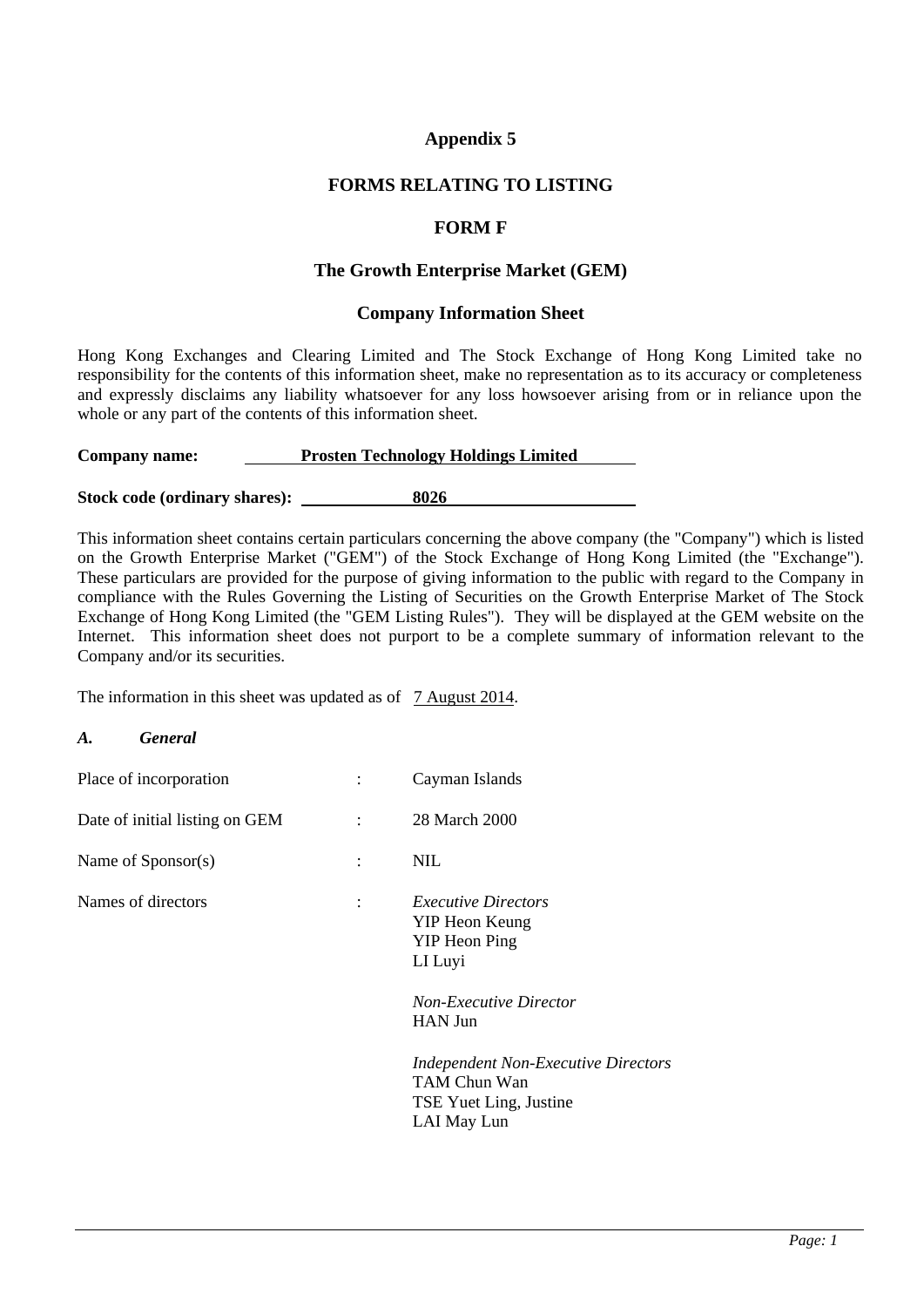### Name(s) of substantial shareholder(s)  $\cdot$  : (as such term is defined in rule 1.01 of the GEM Listing Rules) and their respective interests in the ordinary shares and other securities of the Company

| Name of shareholder                                                         | <b>Notes</b>           | Interest in the<br>ordinary shares or<br>underlying shares | Percentage of the<br>Company's issued<br>share capital<br>Note $(10)$ |
|-----------------------------------------------------------------------------|------------------------|------------------------------------------------------------|-----------------------------------------------------------------------|
| Greenford Company (PTC) Limited                                             | (1)                    | 121,597,702                                                | 16.08%                                                                |
| Century Technology Holding (PTC) Limited                                    | (2)                    | 114,851,701                                                | 15.18%                                                                |
| Bakersfield Global (PTC) Corporation                                        | (3)                    | 59,085,216                                                 | 7.81%                                                                 |
| Ace Central Group (PTC) Limited<br>(as trustee of The New Millennium Trust) | (4)                    | 180,682,918                                                | 23.89%                                                                |
| Mr. Yip Heon Ping                                                           | $(1), (4) \& (5)$      | 187,682,918                                                | 24.81%                                                                |
| Mr. Yip Heon Keung                                                          | (4) & (6)              | 187,682,918                                                | 24.81%                                                                |
| Mr. Yip Seng Mun                                                            | $(2), (3), (4) \& (7)$ | 300,095,619                                                | 39.68%                                                                |
| <b>Right Advance Management Limited</b>                                     | (8)                    | 150,000,000                                                | 19.83%                                                                |
| Ms. Wang Li Mei                                                             | (8)                    | 150,000,000                                                | 19.83%                                                                |
| Mr. Wang Leilei                                                             | (8)                    | 150,000,000                                                | 19.83%                                                                |
| Will City Limited                                                           | (9)                    | 100,000,000                                                | 13.22%                                                                |
| Ms. Zhang Yingnan                                                           | (9)                    | 100,000,000                                                | 13.22%                                                                |

#### Notes :

- 1. Greenford Company (PTC) Limited ("Greenford") is a company incorporated in the British Virgin Islands and its entire issued share capital is held by Mr. Yip Heon Ping, a director of the Company.
- 2. Century Technology Holding (PTC) Limited ("Century") is a company incorporated in the British Virgin Islands and its entire issued share capital is beneficially owned by Mr. Yip Seng Mun, a former director of the Company.
- 3. Bakersfield Global (PTC) Corporation ("Bakersfield") is a company incorporated in the British Virgin Islands and its entire issued share capital is beneficially owned by Mr. Yip Seng Mun, a former director of the Company.
- 4. An aggregate of 180,682,918 shares are held through Greenford and Bakersfield as trustees of The Greenford Unit Trust and The Bakersfield Unit Trust, respectively. All the units of which are held by Ace Central Group (PTC) Limited ("Ace Central") as the trustee of The New Millennium Trust, a discretionary family trust established with Mr. Yip Seng Mun as the founder and Mr. Yip Heon Ping as one of the discretionary objects for the time being. Mr. Yip Heon Keung, a director of the Company, is the sole director and sole shareholder of Ace Central.
- 5. By virtue of the Securities and Futures Ordinance ("SFO"), Mr. Yip Heon Ping is deemed to be interested in 180,682,918 shares of the Company as one of the discretionary objects of The New Millennium Trust. In addition, he is also entitled to his share options to subscribe for 7,000,000 shares of the Company.
- 6. By virtue of the SFO, Mr. Yip Heon Keung is deemed to be interested in 180,682,918 shares of the Company as the sole shareholder of Ace Central. In addition, he is also entitled to his share options to subscribe for 7,000,000 shares of the Company.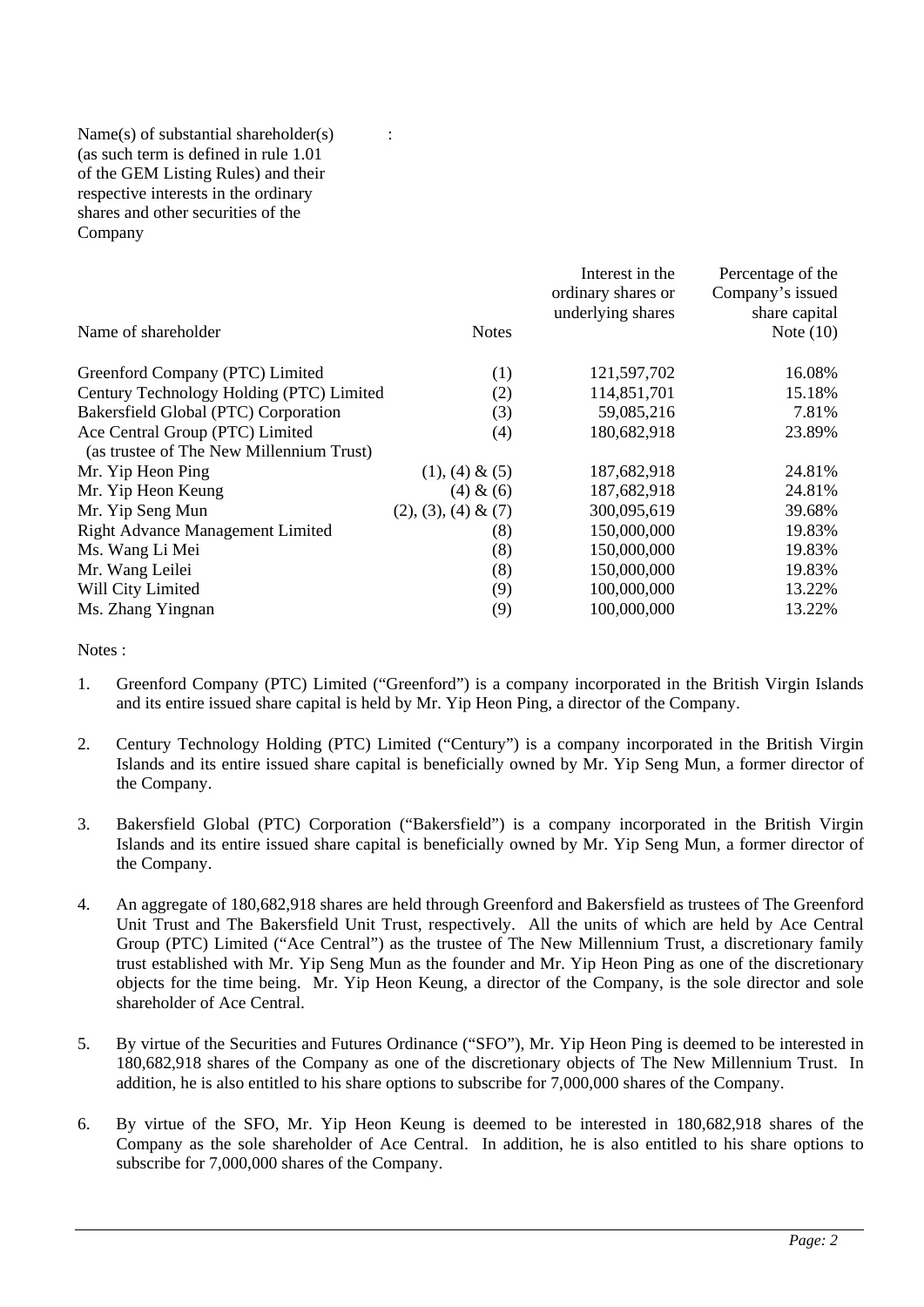- 7. By virtue of the SFO, Mr. Yip Seng Mun is deemed to be interested in 180,682,918 shares of the Company as the founder of The New Millennium Trust, 114,851,701 shares of the Company as the beneficial owner of Century and personally interested in 561,000 shares of the Company. In addition, he is also entitled to his share options to subscribe for 4,000,000 shares of the Company in his capacity as an employee of the Group.
- 8. Right Advance Management Limited ("Right Advance") is a company incorporated in the British Virgin Islands and its entire issued share capital is registered in the name of Ms. Wang Li Mei, and such shares are ultimately owned by Mr. Wang Leilei. Ms. Wang Li Mei is the sole director of Right Advance.
- 9. Will City Limited is a company incorporated in the British Virgin Islands and its entire issued share capital is held by Ms. Zhang Yingnan.
- 10. Based on 756,355,000 shares of the Company in issue as at the date of this form.

| Name(s) of company(ies) listed on GEM<br>or the Main Board of the Stock Exchange<br>within the same group as the Company |                      | <b>NIL</b>                                                                                                                                                                                                      |
|--------------------------------------------------------------------------------------------------------------------------|----------------------|-----------------------------------------------------------------------------------------------------------------------------------------------------------------------------------------------------------------|
| Financial year end date                                                                                                  | $\ddot{\phantom{a}}$ | 31 March                                                                                                                                                                                                        |
| Registered address                                                                                                       |                      | Century Yard<br>Cricket Square<br><b>Hutchins Drive</b><br>P.O. Box 2681<br>Grand Cayman KY1-1111<br>Cayman Islands                                                                                             |
| Head office and principal                                                                                                |                      | Unit 802, 8/F., Dominion Centre<br>43-59 Queen's Road East<br>Wanchai, Hong Kong                                                                                                                                |
| Web-site address (if applicable)                                                                                         |                      | www.prosten.com                                                                                                                                                                                                 |
| Share registrar                                                                                                          |                      | Principal share registrar and transfer office:<br>Royal Bank of Canada Trust Company (Cayman) Limited<br>4th Floor, Royal Bank House<br>24 Shedden Road, George Town<br>Grand Cayman KY1-1110<br>Cayman Islands |
|                                                                                                                          |                      | Hong Kong branch share registrar and transfer office:<br><b>Tricor Tengis Limited</b><br>Level 22, Hopewell Centre<br>183 Queen's Road East<br>Wanchai, Hong Kong                                               |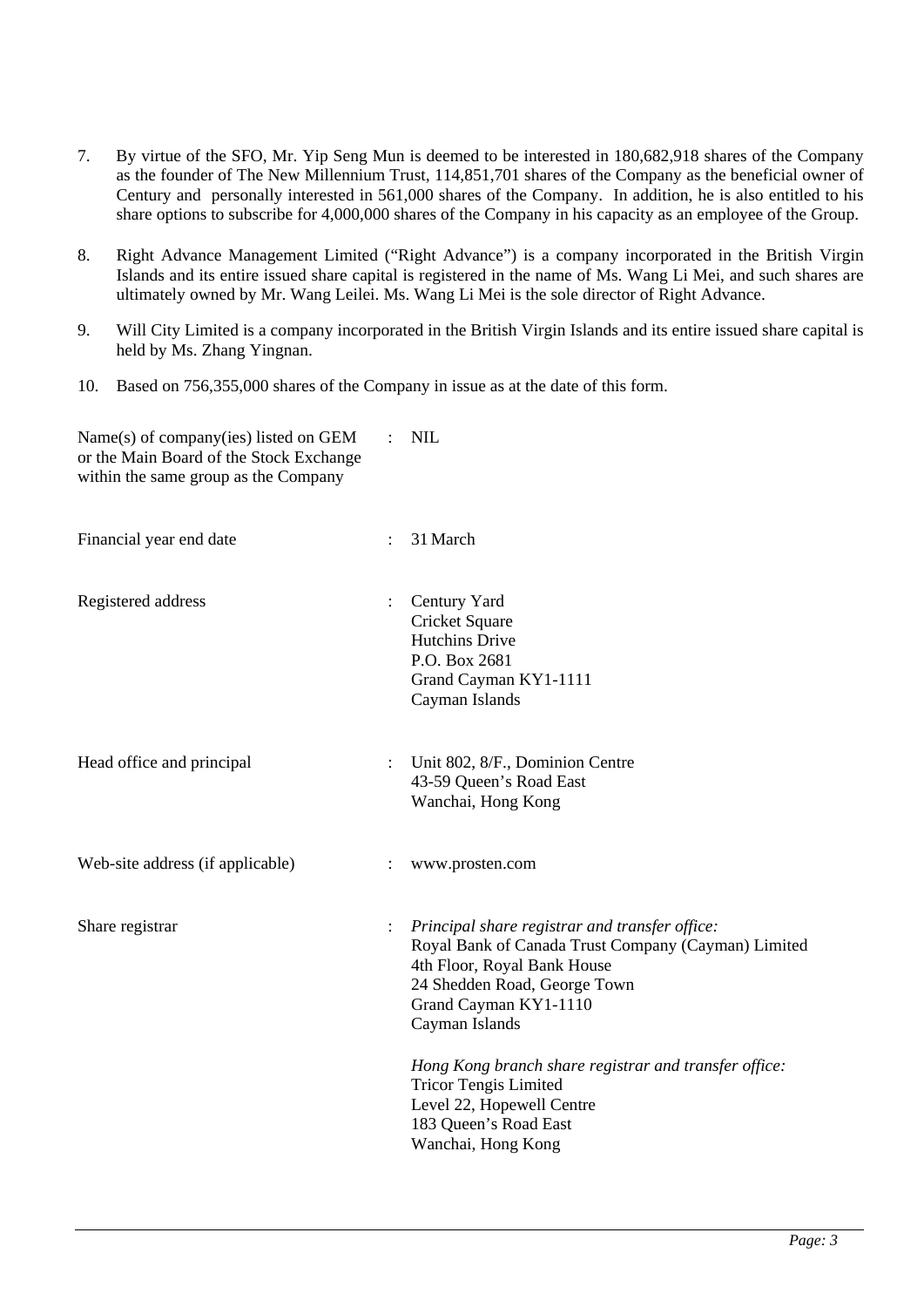Auditors : HLB Hodgson Impey Cheng Limited *Certified Public Accountants*  31/F., Gloucester Road, The Landmark 11 Pedder Street Central, Hong Kong

### *B. Business activities*

The Company and its subsidiaries (collectively the "Group") is principally engaged in the following activities:

- provision of solution integration services;
- provision of mobile search services; and
- provision of mobile value added services.

## *C. Ordinary shares*

| Number of ordinary shares in issue                                          |                      | $: 756,355,000$ shares |
|-----------------------------------------------------------------------------|----------------------|------------------------|
| Par value of ordinary shares in issue                                       |                      | <b>HK\$0.10</b>        |
| Board lot size (in number of shares)                                        |                      | : 1,000                |
| Name of other stock exchange(s) on<br>which ordinary shares are also listed | $\ddot{\phantom{0}}$ | NIL.                   |

#### *D. Warrants*

| Stock code                                                                                                |                             | N/A |
|-----------------------------------------------------------------------------------------------------------|-----------------------------|-----|
| Board lot size                                                                                            | $\bullet$                   | N/A |
| Expiry date                                                                                               | $\mathcal{L}^{\text{max}}$  | N/A |
| Exercise price                                                                                            | $\mathcal{L} = \mathcal{L}$ | N/A |
| Conversion ratio<br>(Not applicable if the warrant is<br>denominated in dollar value of conversion right) | $\mathcal{L}$               | N/A |
| No. of warrants outstanding                                                                               |                             | N/A |
| No. of shares falling to be issued<br>upon the exercise of outstanding warrants                           | $\mathbb{R}^{\mathbb{Z}}$   | N/A |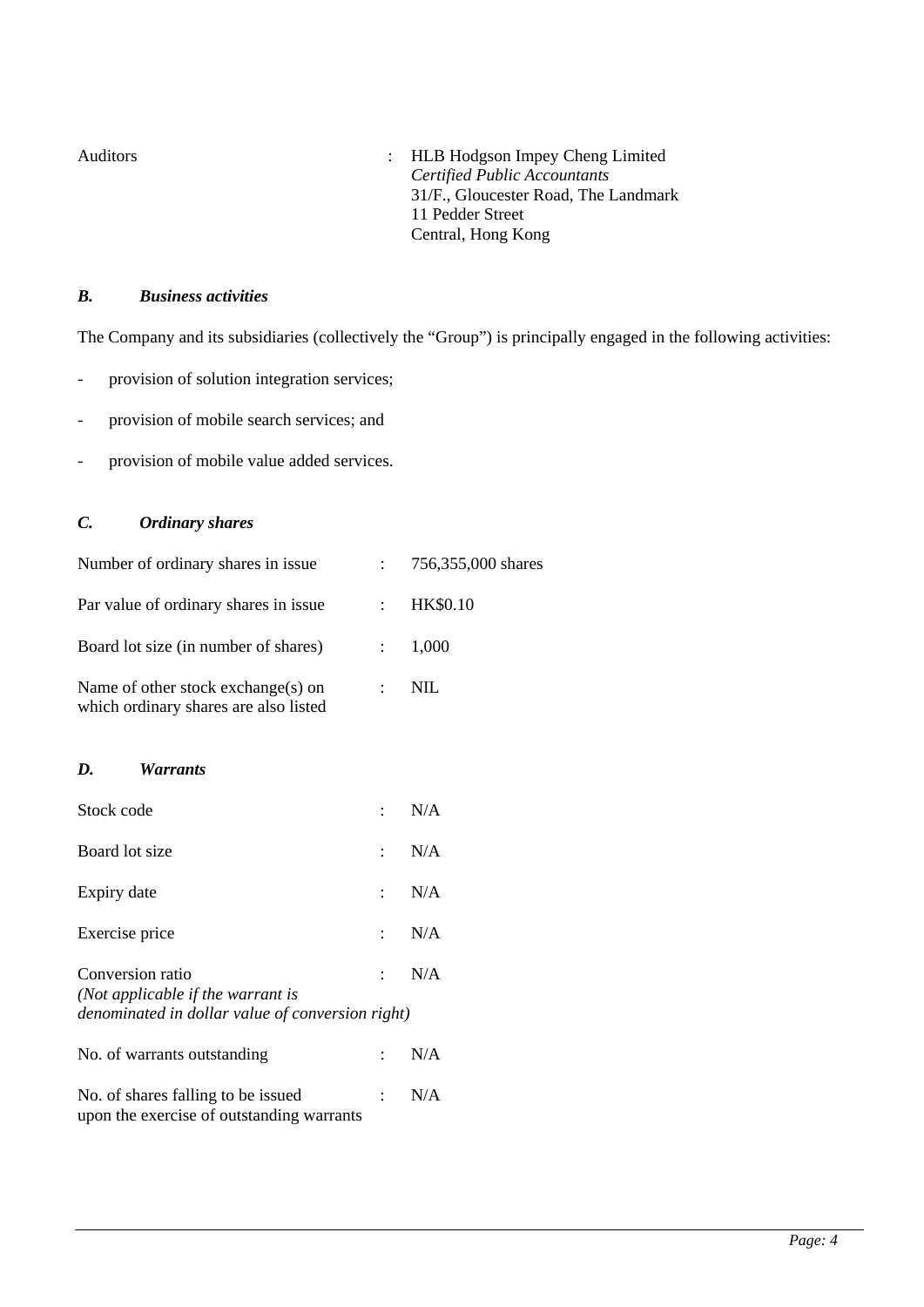## *E. Other securities*

## Share Options

1. Under the share option scheme adopted by the Company and became effective on 23 April 2002 (the "2002 Scheme") :

A total of 6,410,000, 3,000,000 and 1,900,000 share options were granted on 26 March 2004, 24 June 2005 and 23 February 2006 respectively at an exercise price of HK\$0.10 per share. As at the date of this form, the Company had outstanding options to subscribe for up to 2,300,000 shares.

A total of 10,980,000 share options were granted on 10 May 2006 at an exercise price of HK\$0.17 per share. As at the date of this form, the Company had outstanding options to subscribe for up to 700,000 shares.

A total of 1,000,000 share options were granted on 29 June 2006 at an exercise price of HK\$0.38 per share. As at the date of this form, the Company had outstanding options to subscribe for up to 1,000,000 shares.

A total of 20,000,000 share options were granted on 6 July 2007 at an exercise price of HK\$0.396 per share. As at the date of this form, the Company had outstanding options to subscribe for up to 5,000,000 shares.

A total of 14,400,000 share options were granted on 3 April 2008 at an exercise price of HK\$0.41 per share. As at the date of this form, the Company had outstanding options to subscribe for up to 9,200,000 shares.

A total of 400,000 share options were granted on 3 June 2008 at an exercise price of HK\$0.417 per share. As at the date of this form, the Company had outstanding options to subscribe for up to 200,000 shares.

A total of 8,000,000 share options were granted on 9 February 2010 at an exercise price of HK\$0.66 per share. As at the date of this form, the Company had outstanding options to subscribe for up to 5,560,000 shares.

A total of 5,000,000 share options were granted on 23 November 2010 at an exercise price of HK\$0.27 per share. As at the date of this form, the Company had outstanding options to subscribe for up to 4,550,000 shares.

2. Under the new share option scheme adopted by the Company and became effective on 10 August 2011 (the "New Scheme") :

A total of 2,900,000 share options were granted on 27 March 2013 at an exercise price of HK\$0.162 per share. As at the date of this form, the Company had outstanding options to subscribe for up to 2,750,000 shares.

A total of 28,000,000 share options were granted on 5 December 2013 at an exercise price of HK\$0.165 per share. As at the date of this form, the Company had outstanding options to subscribe for up to 28,000,000 shares.